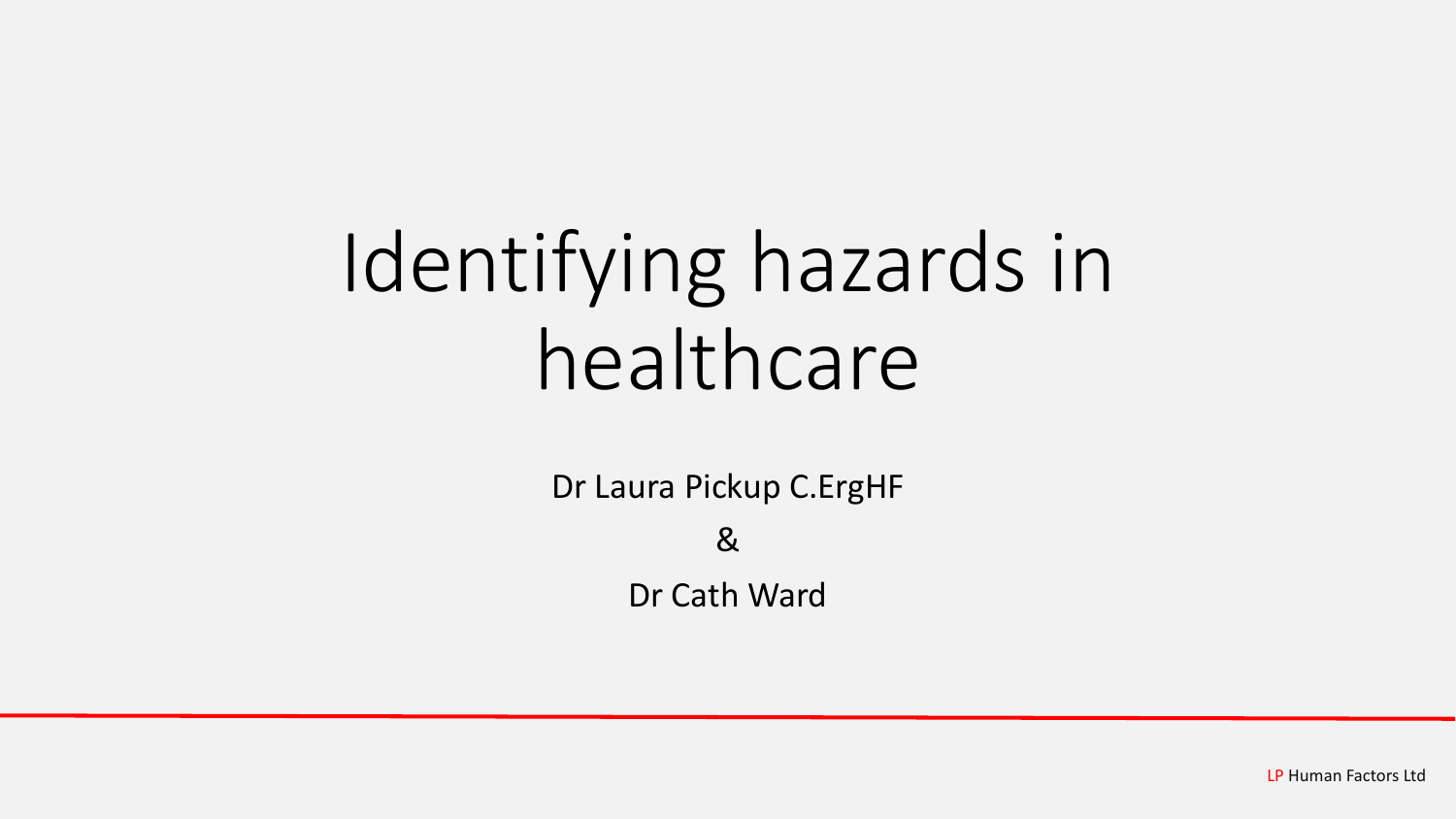Chartered Institute of Ergonomics and Human Factors

 $\Box$  1949 – First professional Ergonomics body formed

 $\Box$  2015 – Chartered status awarded – 412 Chartered professionals

 $\Box$  Professional UK regulator for HFE

 $\Box$  Education and training accreditation

 $\Box$  Healthcare and Pharmacy special interest groups

http://www.ergonomics.org.uk/ http://www.ergonomics.org.uk/wp-content/uploads/2015/05/CIEHF-case-studies-FINAL-1.pdf



LP Human Factors Ltd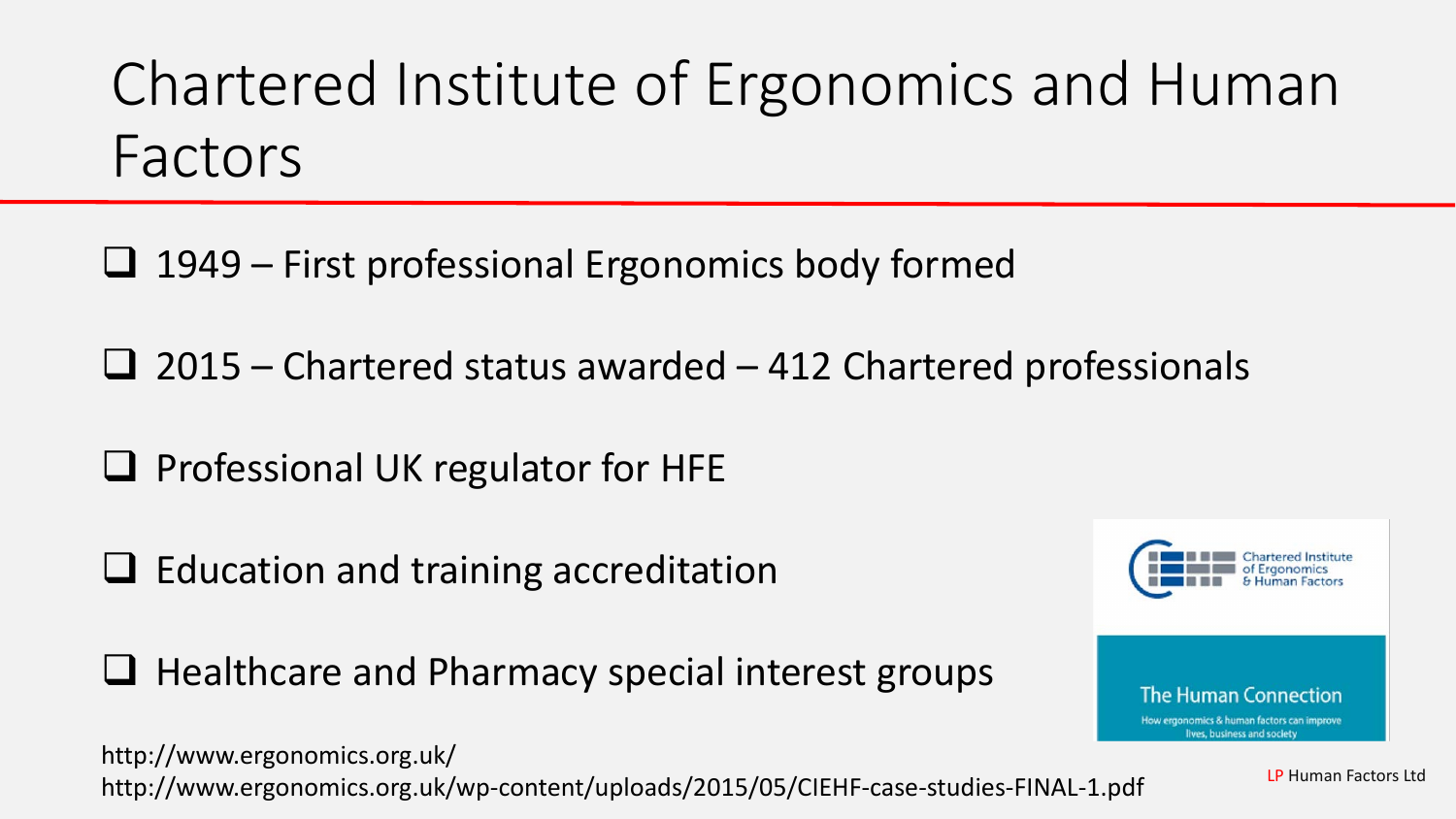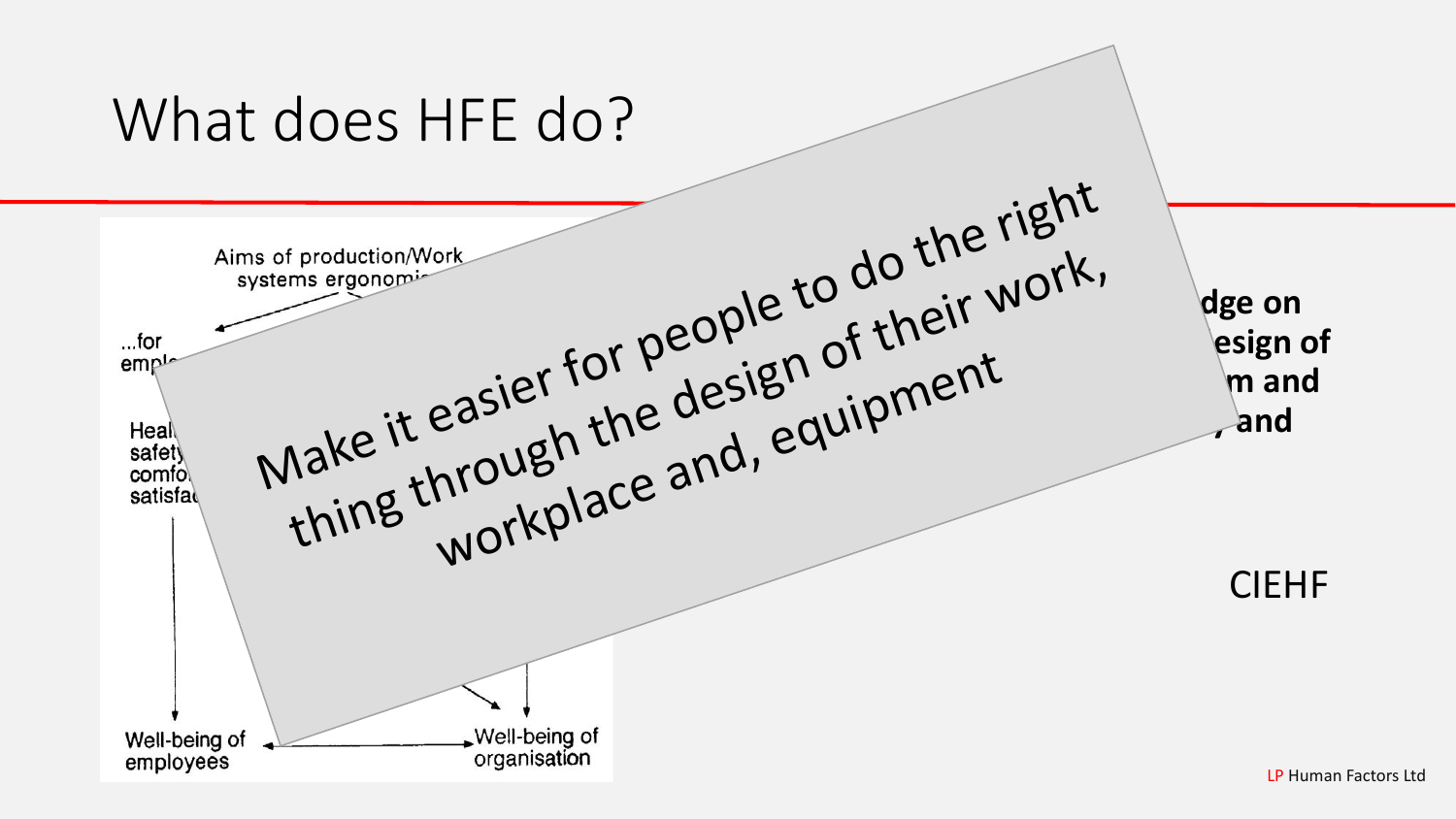

home > world > europe

americas africa m

#### **World news**

 $\bigcirc$ 

 $\overline{O}$ 

Ō

O

#### Eight deaths linked to oxy Italian hospital

· Supply tube switched with fatal anaesthetic · Heart unit in use for 17 days before error spotted



Patients die in S

Tuesday, May 8, 2007 - 12:55

A face mask oxygen has b Italian corona unit since it o Doctors at Ca oxygen and a death on Frid arrhythmia.

 $\left| \right|$  Like  $\left| \right|$  0 Tweet 0

Italy was hit by a fresh p southern hospital who w

Two patients died last week being fed nitrous oxide, the

Prosecutors suspect the sam coronary intensive care ward

A five-year-old boy and an infant died after they we the following 2 deaths, M.Y.Hospital, May 2016 d his la



serious errors involved the misco lines; these occurred in four cases by defects in the sockets. Still m four cases of ignition of alui regulators after the oxygen high of the regulator, was opened rapid

#### instead of oxygen at government-run MY Hospital is 'Our hearts were broken, just shattered': re MG 3607 ig deadly mix-up at former **Sudbury hospital**

Inquest ruled that at least 9 of the 23 deaths investigated were caused by blending of gas lines

Erik White · CBC News **THE FOLO** October 13, 2016



users. Two non-fatal cases of con Jacqueline Dupuis holds a portrait of her sister Suzanne, who died at 16 in 1973, one of nine lines with nitrous oxide were not confirmed to have been killed by a gas line mix-up at the Sudbury General Hospital. (Erik White/CRC )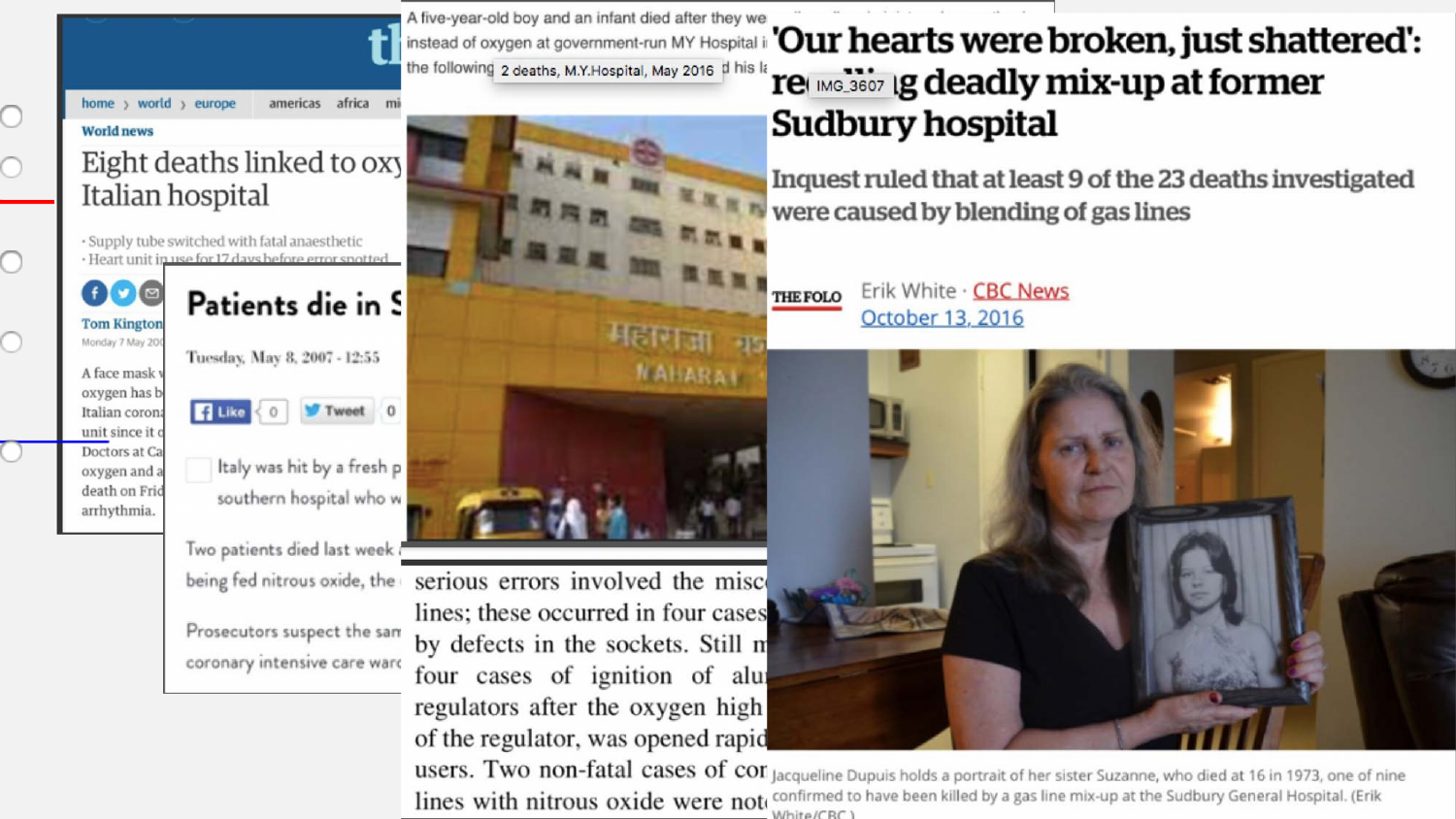#### Dr Bawa Garba



Neutral Citation Number: [2018] EWHC 76 (Admin)

IN THE HIGH COURT OF JUSTICE **QUEEN'S BENCH DIVISION DIVISIONAL COURT** 

Case No: CO/3089/2017

Royal Courts of Justice Strand, London, WC2A 2LL

Date: 25 January 2018

**Before:** 

**LORD JUSTICE GROSS MR JUSTICE OUSELEY** 

**Between:** 

**GENERAL MEDICAL COUNCIL**  $-$ and $-$ **DR BAWA-GARBA** 

Appellant **Respondent** 

---------------------.....................

**MRIVAN HARE OC** (instructed by GENERAL MEDICAL COUNCIL LEGAL) for the Appellant MR SEAN LARKIN QC AND MR JULIAN WOODBRIDGE (instructed by RADCLIFFE LE BRASSEUR) for the Respondent

Hearing date: 7 December 2017

**Approved Judgment** 

Mr Larkin submitted that systemic failings also had this significance : failings which the systemic safety nets should have detected and removed on the day before any serious harm was done, were not working; so serious failings here had consequences which equally serious failings at another time simply would not have, and would not, perhaps, have led to any proceedings at all, let alone erasure. (Point 46)

The day brought its unexpected workload, and strains and stresses caused by IT failings, consultant absences and her return from maternity leave. (Point 51)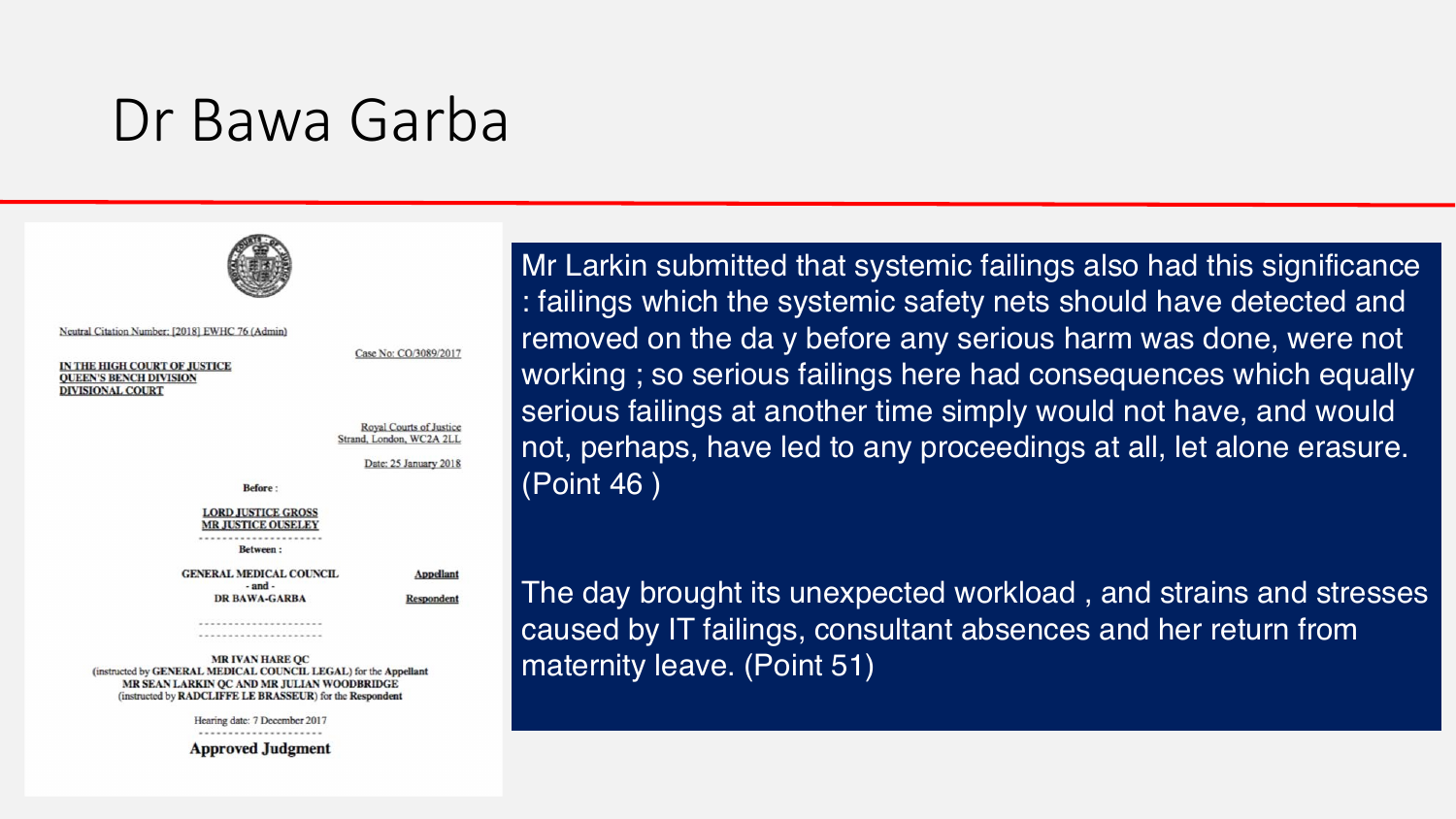## Person centred approach to safety



The key principle here is that we should design to minimise the effect of individual variation, known errors and behaviours, and optimise performance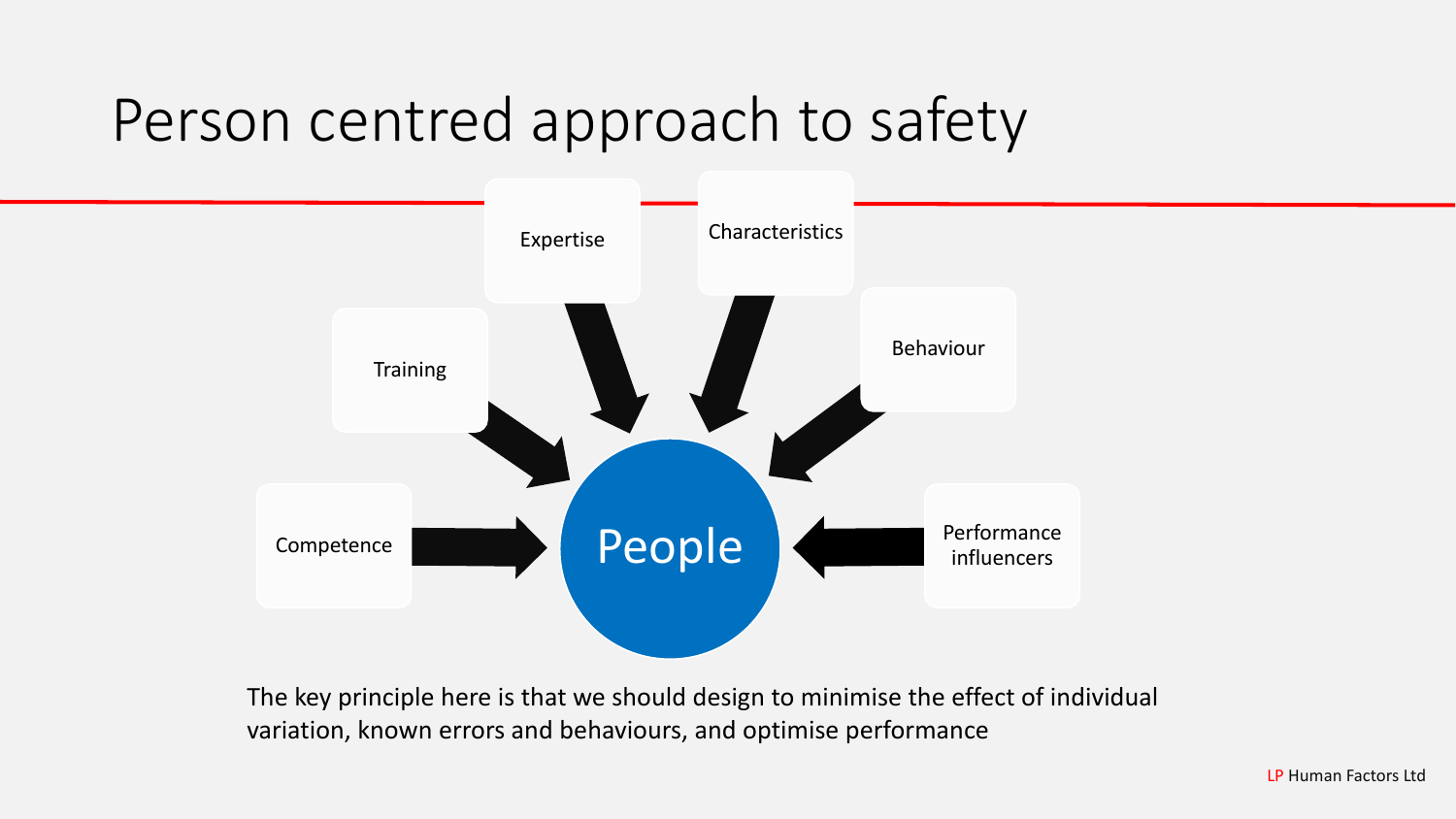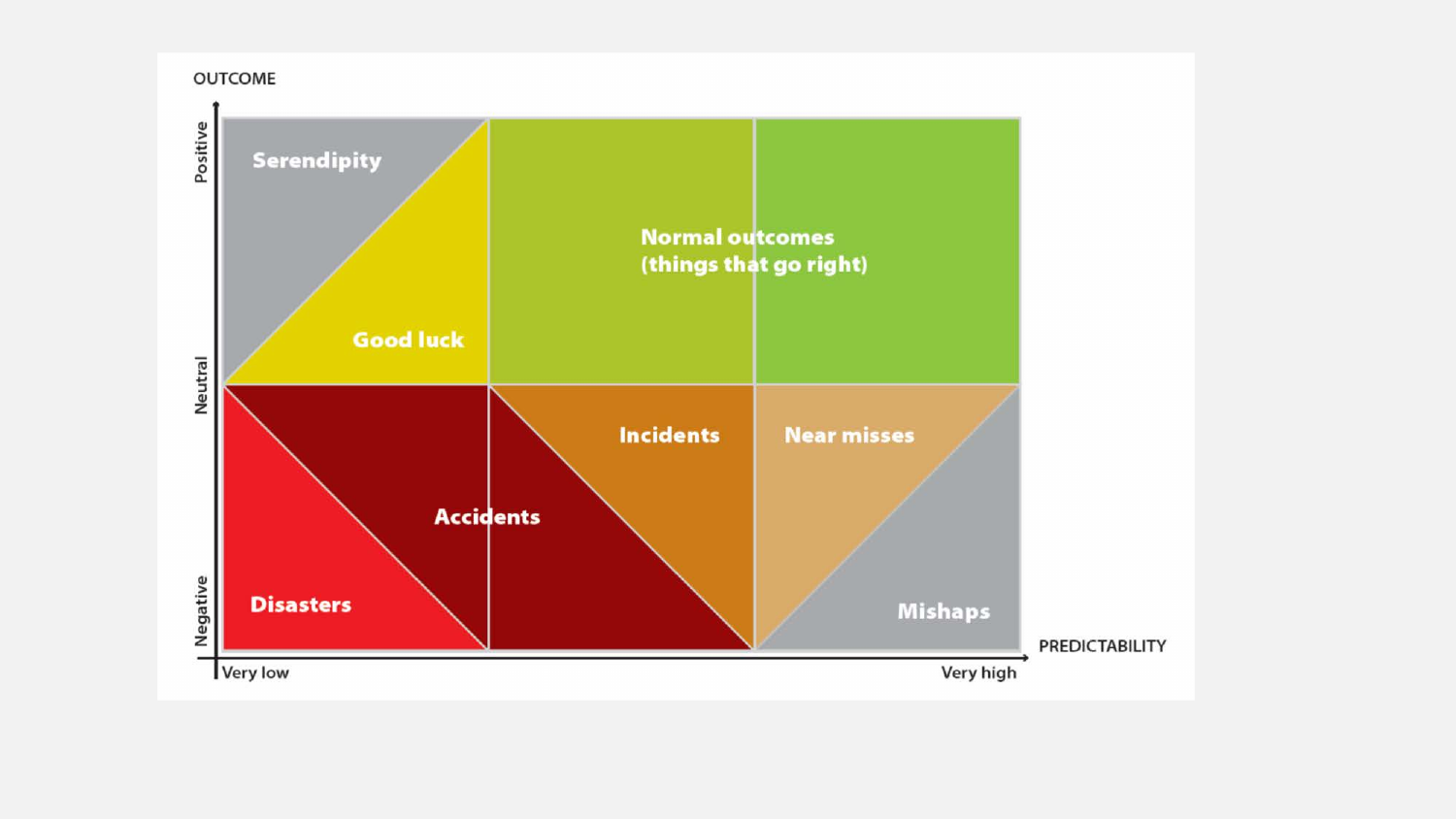# System centred approach to safety



**Carayon, P.,** Schoofs Hundt, A., Karsh, B.-T., et al., 2006. Work System design for patient safety: the SEIPS model. Qual. Saf. Healthc. 15, 50e58.

LP Human Factors Ltd **Holden,R.J.,** Carayon,P., Gurses,A.P., Hoonakker.P., Schoofs Hundt., A., Ozok Ant., Joy Rivera-Rodriguez. SEIPS 2.0: A human factors framework for studying and improving the work of healthcare professionals and patients. Ergonomics. 56,11.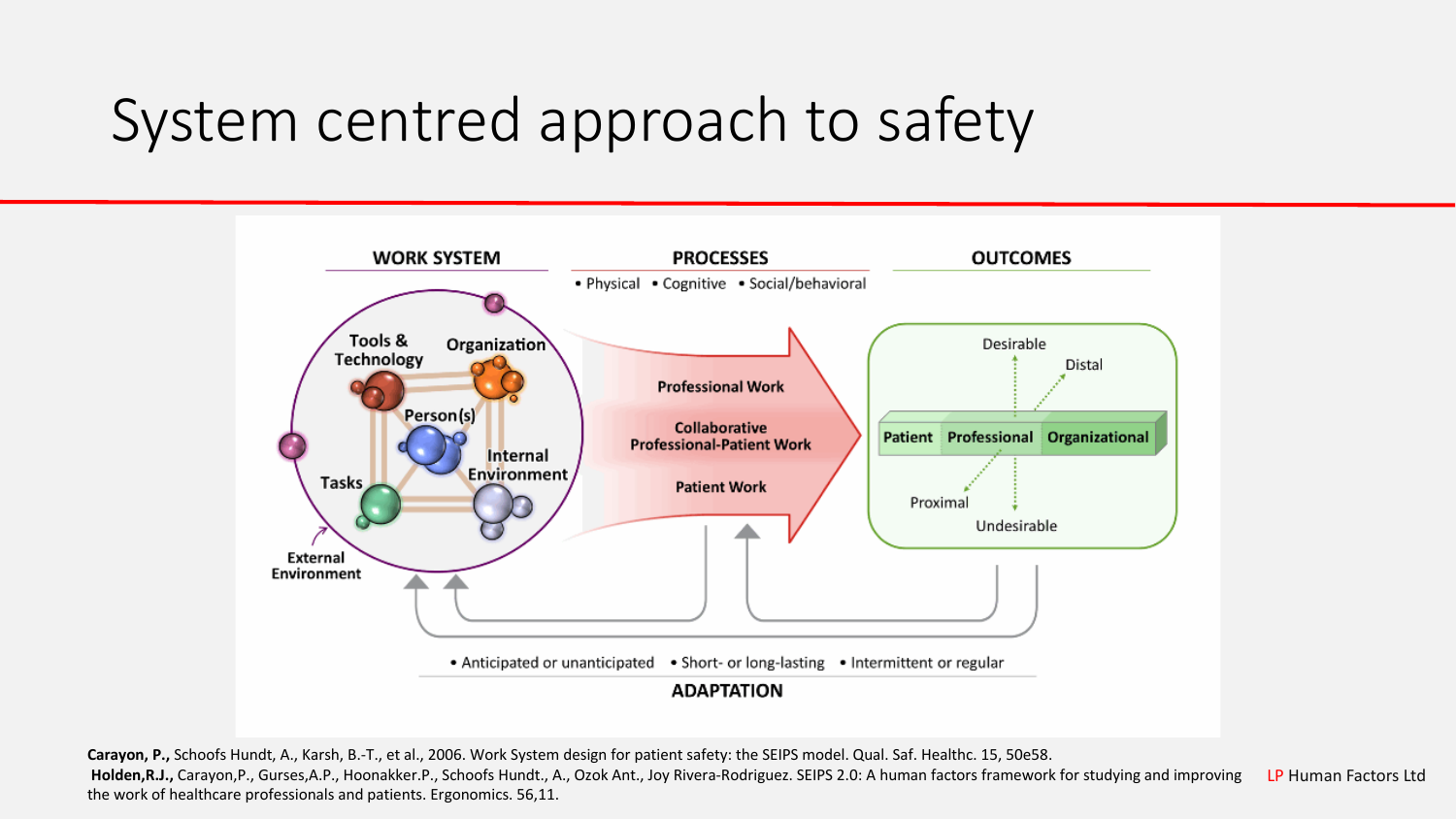### Describing Tasks – Task Analysis

• Dispensing medication on a drug round

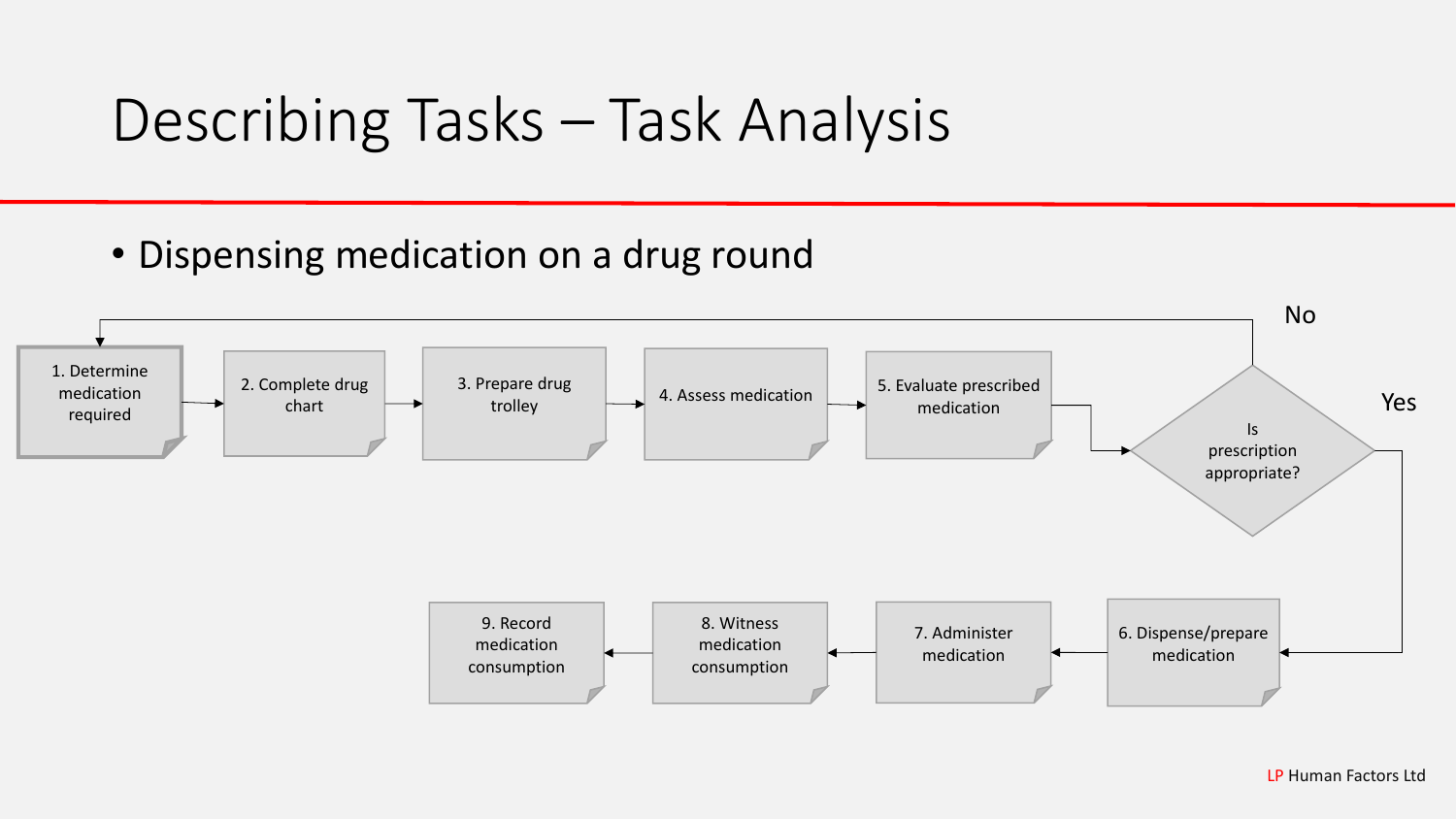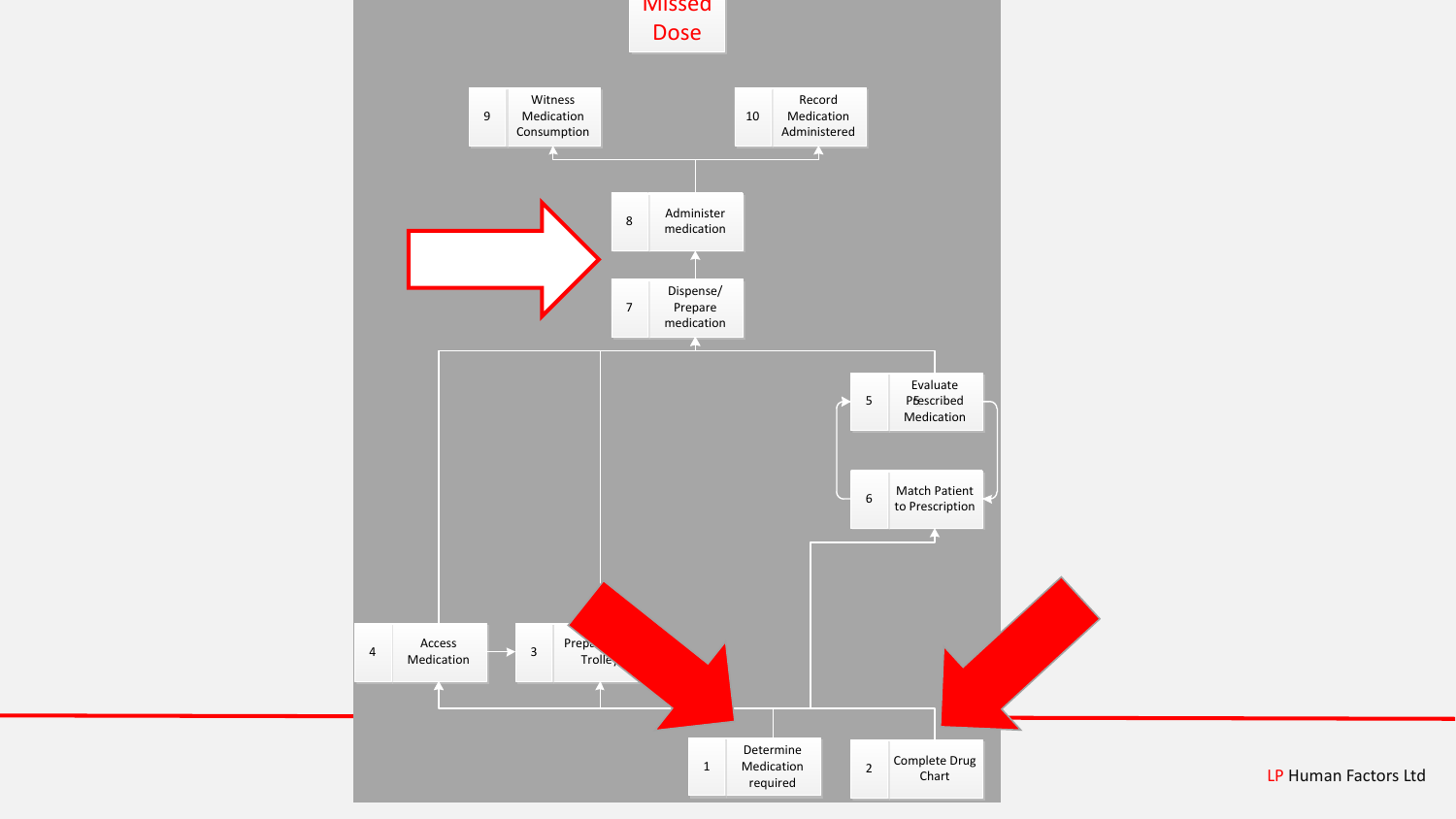# Contributing Factors : Hazards